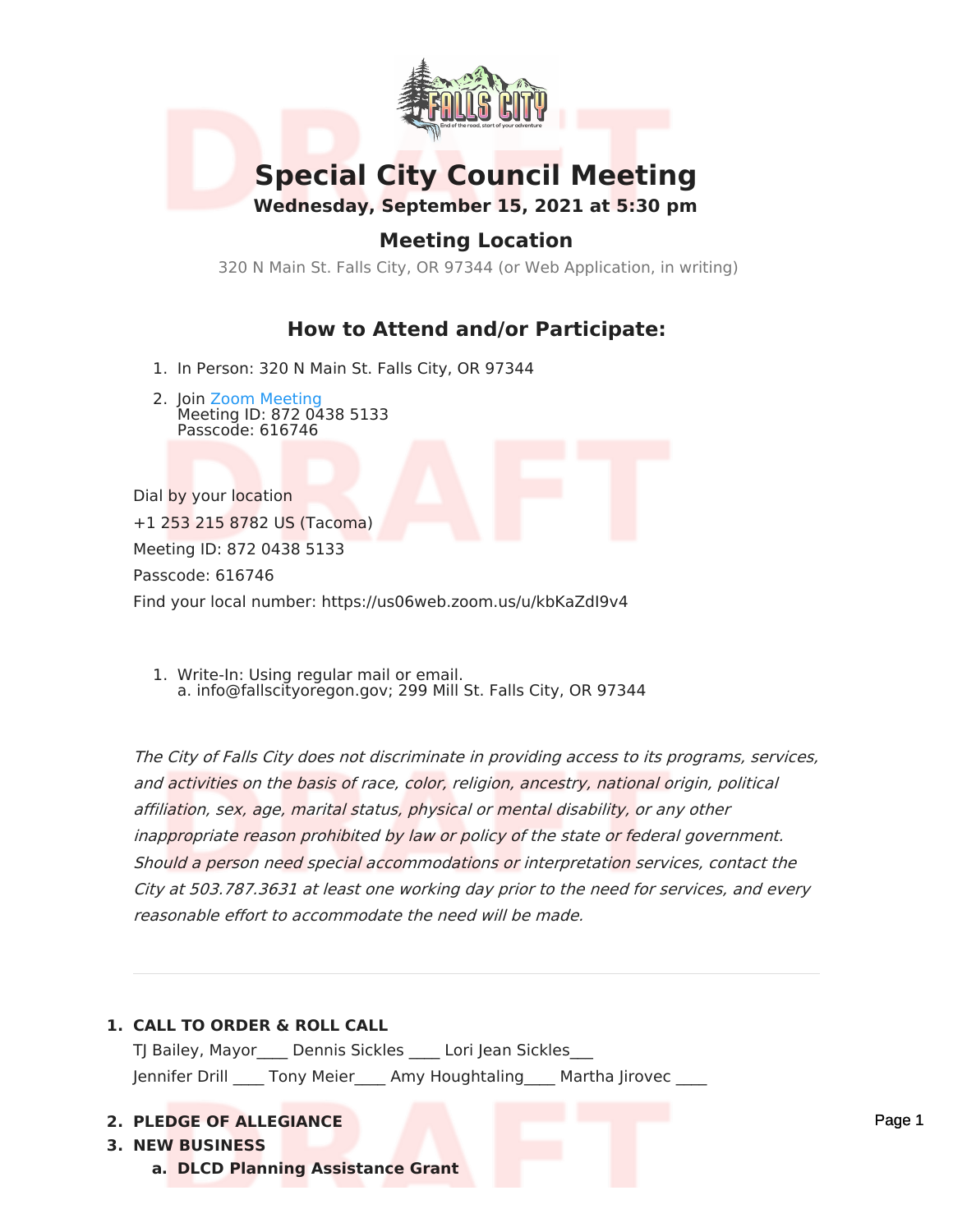# **4. ADJOURN**

Posted September 14, 2021: Frink's, City Hall, Community Center, Falls City Website

Contact: Jamie Ward, City Recorder (jward@fallscityoregon.gov 503-787-3631)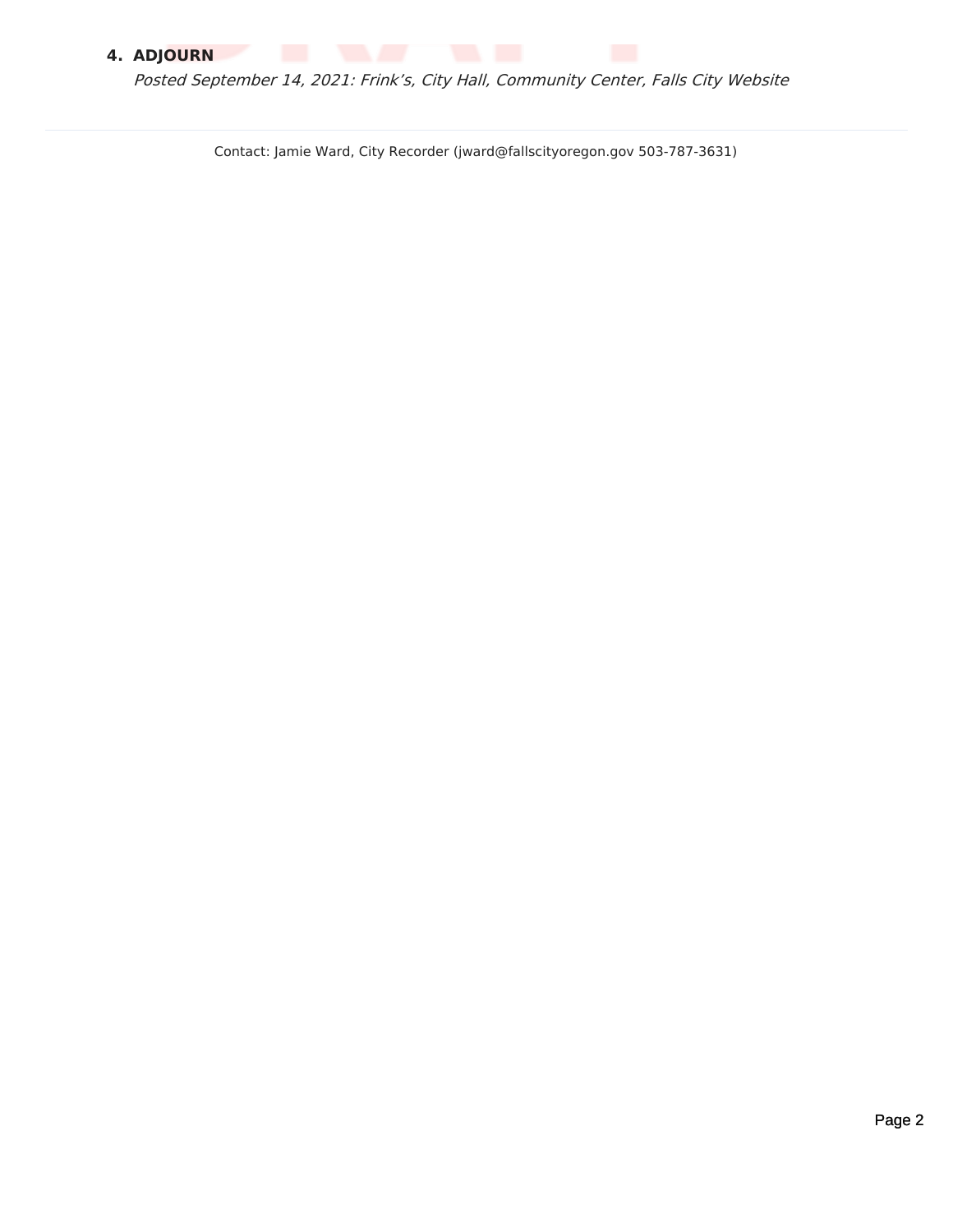| TO:             | CITY COUNCIL                   |
|-----------------|--------------------------------|
| <b>FROM:</b>    | CITY MANAGER FOSCOLI           |
| <b>SUBJECT:</b> | DLCD PLANNING ASSISTANCE GRANT |
| DATE:           | <b>SEPTEMBER 15, 2021</b>      |

### **BACKGROUND**

In previous years, the City of Falls City approached the owners of the Green Haven RV Park regarding their interest in developing the nearly 30 acres of industrial land for mixed use development. Though those conversation never yielded any agreements on new housing projects, in the past year talks have been resumed to ascertain if there was a renewed interest in pursuing such development. In order to undertake any kind of residential construction in that industrially zoned land, the city, with the help of its contract land planner approached the Department of Land Conservation and Development (DLCD) in order to ensure that any zone change, or use would be approved at the state level. The City of Falls City has been in contact with DLCD in earnest since the beginning of 2021 to explore the possibilities of increasing multifamily housing development within city limits to add to the current mix of housing stock, with a special focus on the Green Haven RV Park

#### **SUMMARY**

Falls City, as a low-income community, has a need to provide affordable housing at higher densities than it currently does. Since there are lands within city limits that could be redeveloped to accommodate that need, a study is warranted to identify the viability of redevelopment of industrial lands and the number of new housing units that could be added to the current stock. There is currently a unique opportunity offered by DLCD to small cities without in-house capacity to undertake these kinds of studies. Senate Bill 2001/2003 grant funds are specifically earmarked to assist such municipalities, and due to our ongoing discussions regarding housing development in Falls City, we've been encouraged to apply for these planning assistance funds.

#### **STAFF RECOMMENDATION**

Staff recommends applying for 2021-23 PLANNING ASSISTANCE DIRECT GRANT funds to support a housing redevelopment study.

#### **PROPOSED MOTION**

Recommend a motion to support Resolution 08-2021 charging the city manager to apply for 2021-23 PLANNING ASSISTANCE DIRECT GRANT funds to support a housing redevelopment study.

#### **ATTACHMENTS**

Attachment A – 2021-23 PLANNING ASSISTANCE DIRECT GRANT APPLICATION support letter Attachment B – PLANNING ASSISTANCE DIRECT GRANT APPLICATION Attachment C – Resolution 08-2021 in support of PLANNING ASSISTANCE DIRECT GRANT APPLICATION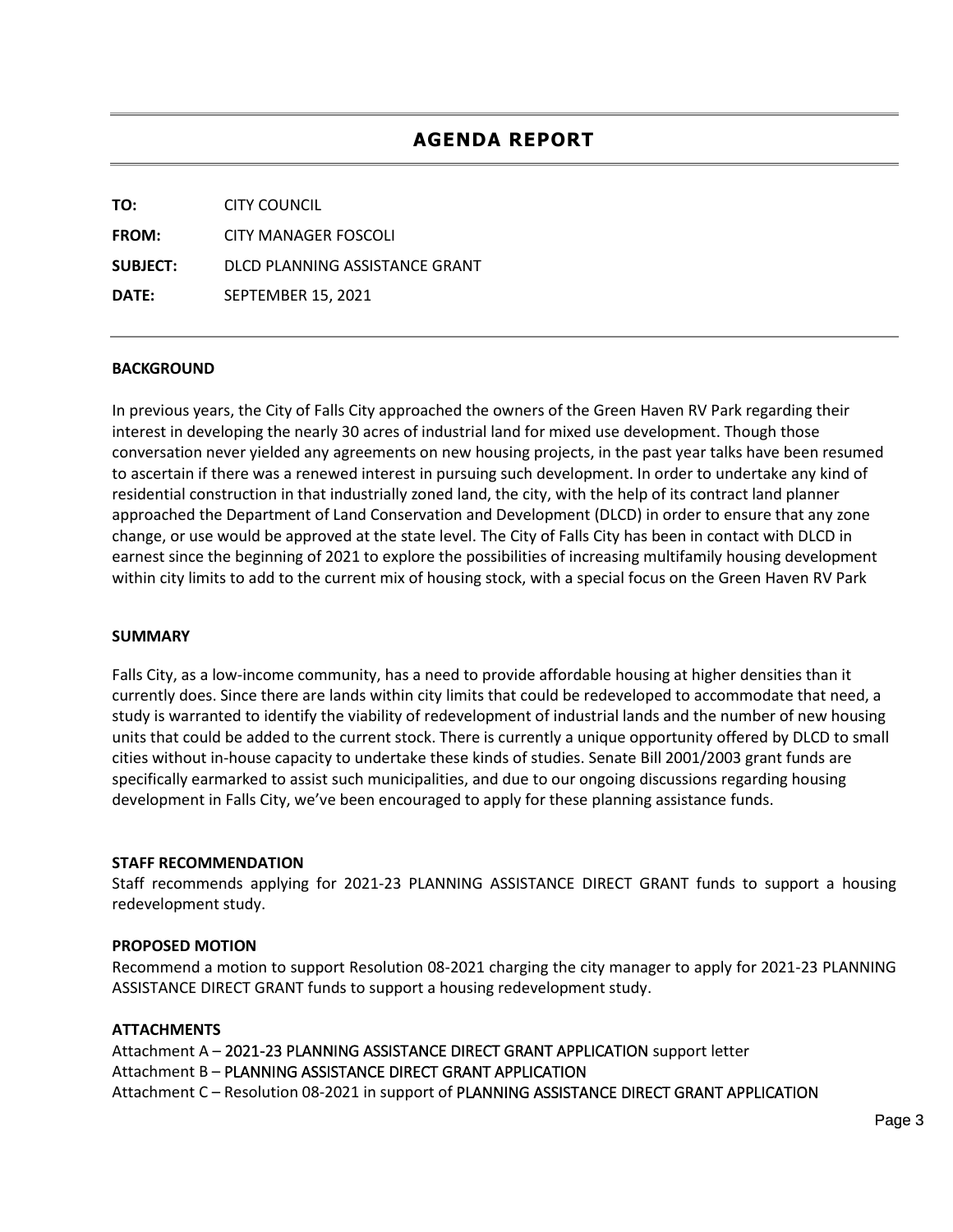

City of Falls City 299 Mill Street Falls City, OR 97344 Ph 503.787.3631

To the Department of Land Conservation & Development,

The Falls City Council wishes to write in support of the application for the HB 2001/2003 grant funds for planning assistance. As a low-income community, Falls City has a need to provide affordable housing at higher densities than it currently does and therefore needs to complete the following three land use processes in order to allow for needed housing:

1. Zone swap: In order to give the City the opportunity to redevelop the Greenhaven RV Park with affordable housing, a rezone from CI to R is needed. Because of Falls City's lack of CI-zoned land, a zone swap is needed to ensure the City has enough employment (industrial) land to meet the need identified in the City's latest EOA (economic opportunities analysis). The proposed zone swap will include rezoning the RV Park portion to Residential and rezoning a separate parcel from Residential to CI.

2. Code update: To allow tiny homes to be utilized as multi-family housing, the City may need to update the development code to allow for cottage clusters of tiny homes to be a permitted form of multi-family housing with suitable regulations. As part of the project, staff will evaluate needed amendments and present to City Council as needed.

3. Site Design Review: A Site Design Review application will be needed in order to complete the redevelopment of the Greenhaven RV Park parcel with multi-family housing.

The redevelopment project envisioned in the grant application to DLCD will allow the City to work with partners to provide residents currently in unsafe living conditions with better housing options, while also giving future residents and developers more options to provide the City with affordable housing.

We thank you for your consideration,

Mayor TJ Bailey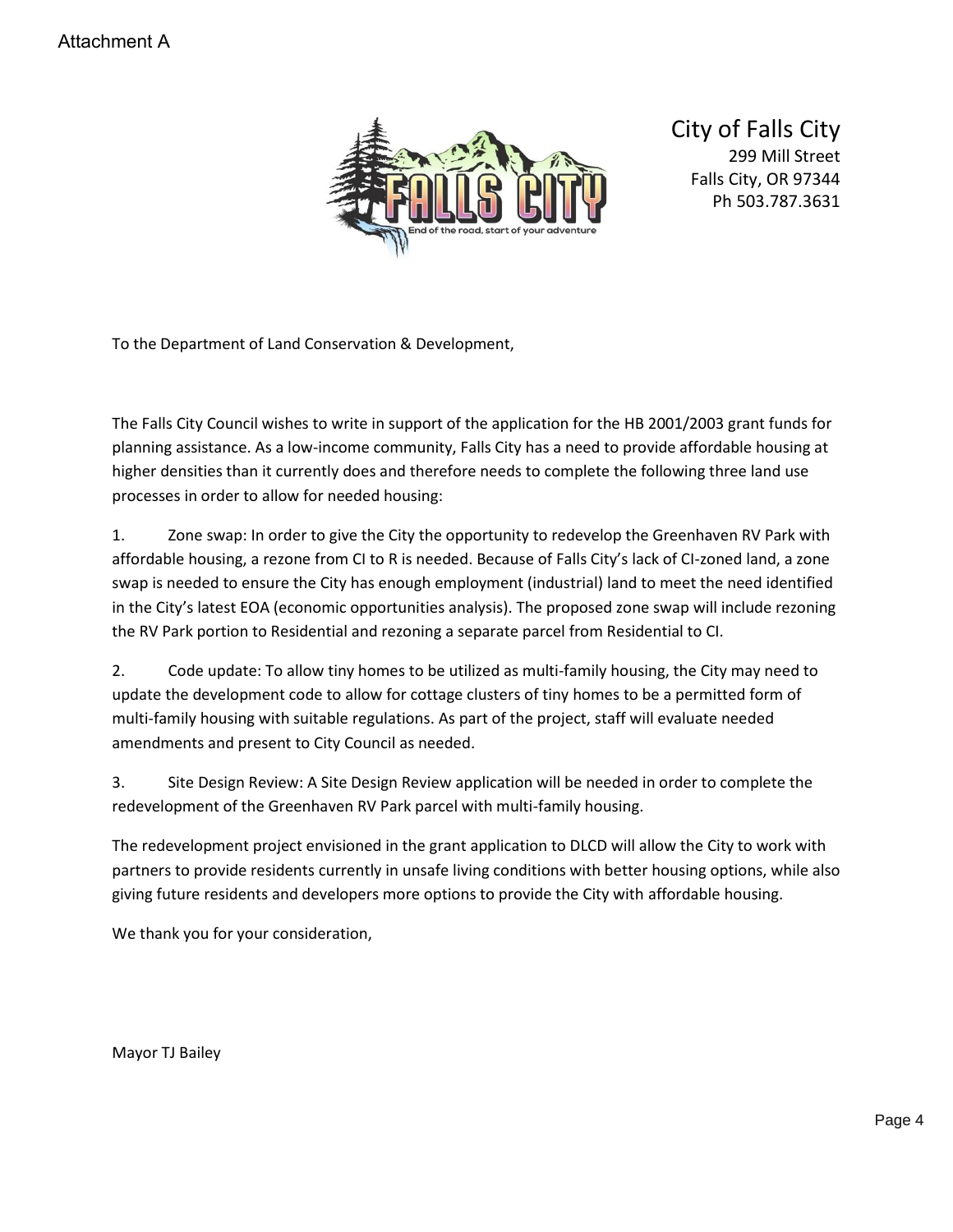

# **Department of Land Conservation and Development**

# **2021-23 PLANNING ASSISTANCE DIRECT GRANT APPLICATION**

Please complete each section in the form below. Type or write requested information in the spaces provided. **Submit completed applications by June 30, 2021**.

**Date of Application:** 8/30/21

**Applicant:** Mid-Willamette Valley Council of Governments on behalf of the City of Falls City (If council of governments, please also include the recipient jurisdiction name if applicable)

**Street Address:** 299 Mill St. **City:** Falls City, OR **Zip:** 97344

**Contact name and title:** Kiel Jenkins, Associate Planner

**Contact e-mail address:** kjenkins@MWVCOG.org

**Contact phone number:** 503-540-1616

**Requested Service:**

| Grant request amount (in whole dollars): |
|------------------------------------------|
|                                          |
|                                          |
| S                                        |
| \$7,425.00                               |
|                                          |
|                                          |

**Total grant request amount** (in whole dollars)**:** \$7,425.00

**Local Contribution** (recommended but not required): \$

**Project Title:**

Greenhaven RV Park redevelopment and code update

**Project summary:** (Summarize the project and products in 50 words or fewer)

The project is anticipated to have two steps:

- 1. Amend development code to allow for the development of cottage cluster tiny homes.
- 2. Redevelop the existing RV Park with needed affordable housing.

# **Project Description & Work Program**

Please describe the proposed project, addressing each of the following in an attachment.

**Department of Land Conservation and Development 2021-2023 DLCD Planning Assistance Direct Grant Application Page 1 of 6**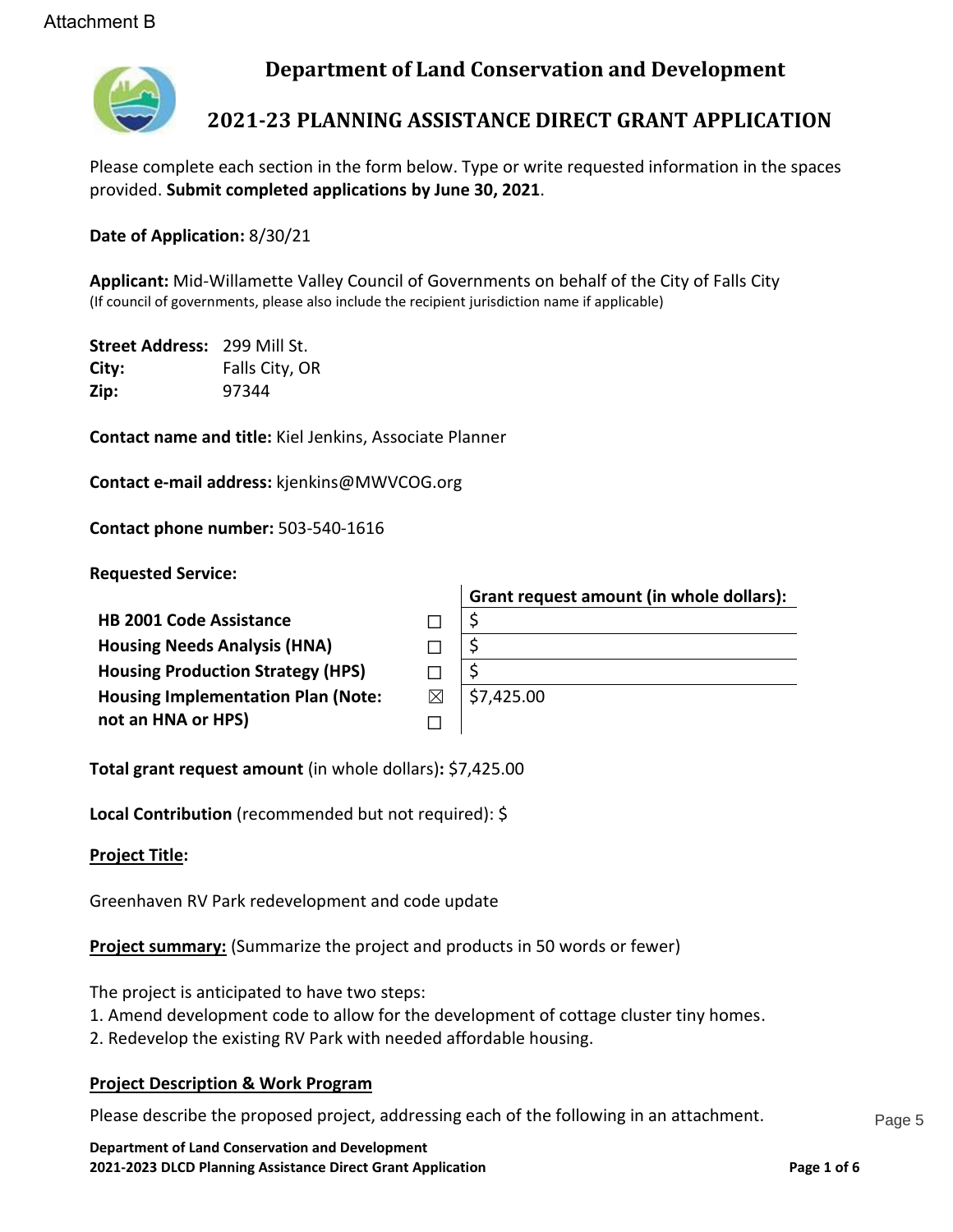### Response: See attached work program

**A. Goals and Objectives.** The purpose of these projects are to assist affected jurisdictions in the implementation of House Bill 2001 and House Bill 2003 [2019]. For each type of assistance offered, the Project Goal is listed below:

# **House Bill 2001 – Middle Housing Code Update**

The primary objective of this Project is to prepare a hearings-ready development code or recommendations for comprehensive plan and development code amendments for cities to comply with the provisions of House Bill 2001 (2019 Legislative Session) regarding middle housing by June 30, 2022.

### **House Bill 2003 – Housing Needs Analysis**

The primary objective of this Project is to prepare hearings-ready draft comprehensive plan amendments to update the Housing Needs Analysis (pursuant to ORS 197.296) for the City. City adoption of the amendments is not required prior to project completion on or before June 30, 2023.

### **House Bill 2003 – Housing Production Strategy**

The primary objective of this Project is to prepare a Housing Production Strategy as described in ORS 197.290 and [OAR 660-008-0050](https://secure.sos.state.or.us/oard/view.action?ruleNumber=660-008-0050) that outlines how a city plans to promote the actual production of needed housing identified in an adopted Housing Needs Analysis (HNA).

### **House Bill 2003 – Housing Implementation Plan**

The primary objective of this project is to prepare a plan identifying or implementing the most promising actions a local government can take to address its' identified housing needs, especially to meet subsided housing needs. This document is not identified in statute or administrative rule, and it may encompass any housing-related issue that is neither a housing needs analysis nor housing production strategy.

Please state any additional goals or overall purposes of the project. Describe particular objective(s) the community hopes to accomplish. Please indicate whether this is a stand-alone project or is part of a longer multi-year program. If it is the latter, describe any previous work completed, subsequent phases and expected results, and how work beyond this project will be funded.

Response: The City of Falls City has a large swathe (5 parcels comprising approximately 30 acres) of Commercial-Industrial land located in the center of Falls City adjacent to Main Street and existing residential development. The industrial land was originally used as a timber mill site and was located centrally to provide residents with easy access to their place of work. The site is currently occupied by a storage facility along the Main St. frontage and a RV park on the Northwest of the site, currently occupied by RVs utilized for permanent housing. City staff and the property owners would like to redevelop the site with affordable housing to provide existing and potential residents with a safe, healthy, and code compliant place to live but are restricted from doing so due to the relative scarcity of industrial land within Falls City. As residential development is not permitted in the CI zone and the limited quantity of industrial land, a rezone to Residential had been a major barrier to  $P_{\text{age }6}$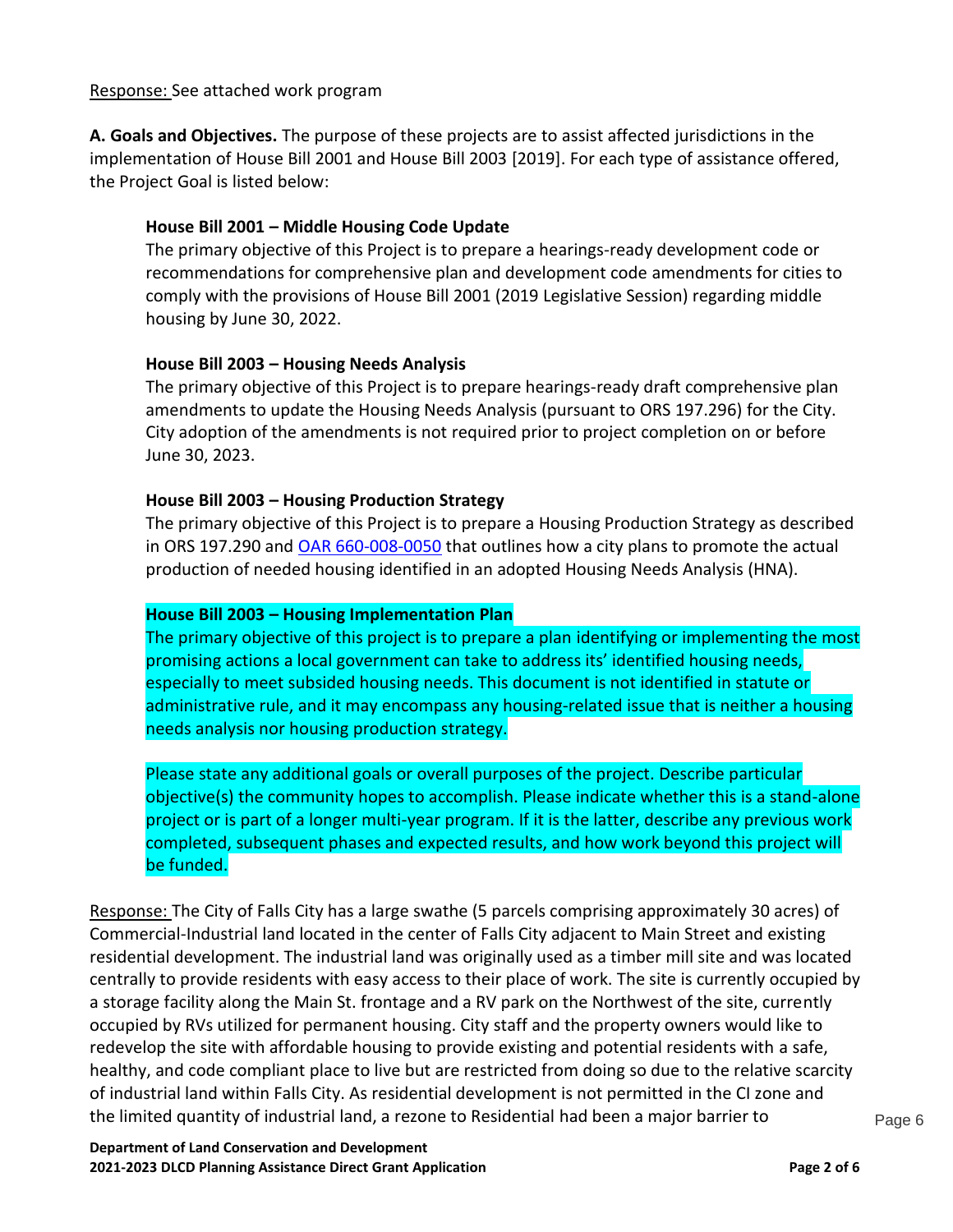redevelopment. Rezoning the land would bring the City's employment land stock below the need identified in the most recent Economic Opportunities Analysis, failing to comply with the provisions of Statewide Planning Goal 9. However, due to the recent passage of Senate Bill 8, affordable housing compliant with the provisions of the bill is permitted in commercial and light industrial zones without triggering the need for an EOA update.

The city has been in discussions with the property owner and non-profits interested in aiding in the redevelopment of the site. Removing the zone change hurdle will allow an easier procedure to redevelopment. The goals of the project are to work with citizens and City Council to amend the development code to allow tiny home cottage clusters as a permitted use in the residential zones (for the purposes of the RV Park redevelopment and future housing development in Falls City) and work with the property owners and other community partners on a site design review application for the redevelopment of the site.

**B. Products and Outcomes.** Clearly describe the product(s) and outcome(s) expected from the proposed project. Briefly describe any anticipated significant effect the project would have on development, livability, regulatory streamlining, and compliance with federal requirements, socioeconomic gains, and other relevant factors.

Response: As discussed under Criterion A and the attached work program and evaluation criteria narrative, the products and outcomes for this project are as follows:

- 1. Hearings ready development code update to allow tiny homes as single-family and multifamily housing in the R and CR zones. Update will include updates to relevant development standards as identified during the project.
- 2. Redevelopment of the Greenhaven RV Park site via Site Design Review.

**C. Work Program, Timeline & Payment.** A sample work program is provided in a separate attachment for your convenience and to outline the fundamental steps necessary to complete the work products listed above. Local governments should review this sample to develop a comprehensive work program that best fits their community. Per Statewide Planning Goal 1, Public Involvement, public engagement is a necessary component of any planning process, but may be adjusted by the local government. Please also provide a preliminary schedule for the project, with identified target completion dates for each task. If other changes are necessary, please consult with your Regional Representative.

*Please note that applicants are expected to submit detailed proposals that specify the work tasks, products, and timelines unique to their proposal. The attached sample work programs are not complete and will require refinement to suit specific proposals. Priority will be given to proposals that provide well-defined tasks, products, and timelines.*

- **1. Tasks and Products:** List and describe the major tasks and subtasks, with:
	- The title of the task
	- Steps to complete task
	- The interim and final products for each task **Page 7** and the state Page 7

**Department of Land Conservation and Development 2021-2023 DLCD Planning Assistance Direct Grant Application Page 3 of 6**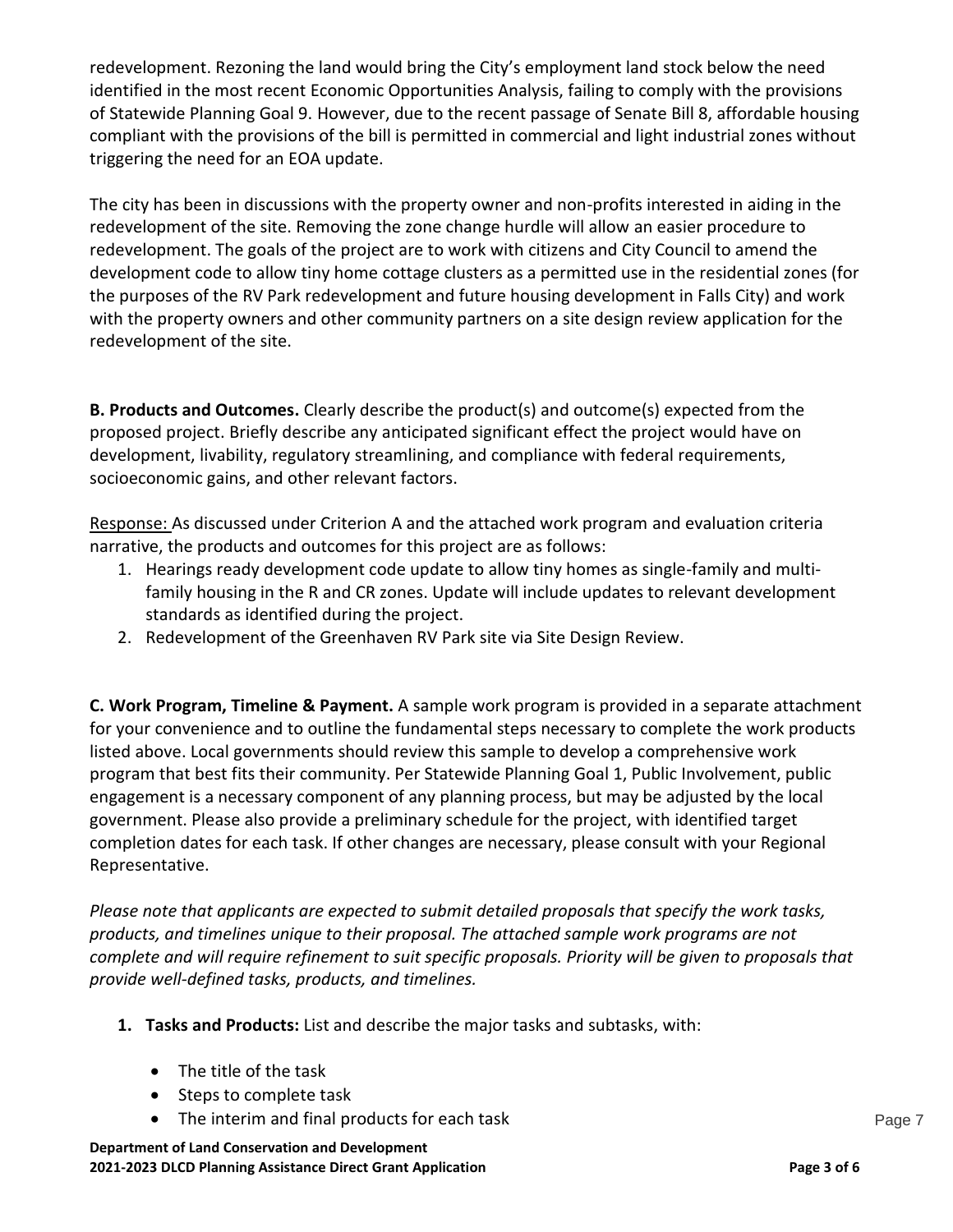- **2. Timeline:** List all dates for the project including tentative start date after the contract is signed, task completion dates, and project completion date. Please note that this project must be completed by the end of the biennium – June 30, 2023. If the project is part of a multi-year program, provide an overview of the expected timelines in sequence of expected start dates and completion date for each phase and describe subsequent phases to be completed.
- **3. Payment Schedule:** Develop a requested payment schedule showing amount of interim and final payments. Include the products that will be provided with each payment request – contracts should be "deliverables-based." The payment schedule should be no more frequent than once every two months.

Response: See attached work program

**D. Evaluation Criteria.** Include a statement in the narrative that addresses the program priorities and evaluation criteria presented in the application instructions ("Eligible Projects and Evaluation Criteria").

Response: See attached evaluation criteria narrative

- **E. Project Partners.** List any other public or private entities that will participate in the project, including federal and state agencies, council of governments, city and county governments, and special districts. Briefly describe the role of each (*e.g.*, will perform work under the grant; will advise; will contribute information or services, etc.).
	- Polk County Community Development Corporation
		- o Will advise on potential redevelopment options
	- Mid-Willamette Valley Council of Governments
		- o Contract planner/consultant on code changes and land use applications.

In addition to agency partners, the City will also be working with the current property owners on potential redevelopment options.

- **F. Advisory Committees.** List any advisory committee or other committees that will participate in the project to satisfy the local citizen involvement program.
- Response: The City anticipates one advisory committee meeting prior to a City Council work session to discuss the development code updates. The AC will consist of Falls City staff (City Manager, City Engineer, Fire Chief, Public works director, and Falls City citizens). Citizens will also have the opportunity to provide input at the City Council hearing.
- **G. Cost-Sharing and Local Contribution.** DLCD funds may comprise a portion of overall project costs; if so, please identify sources and amounts of other funds or services that will contribute to the project's success. Cost-sharing (match) is not required.
- Response: The city will allocate resources to provide for staff time taken in meetings, preparation of packets, and mailing, along with City engineer review and other staff services. Page 8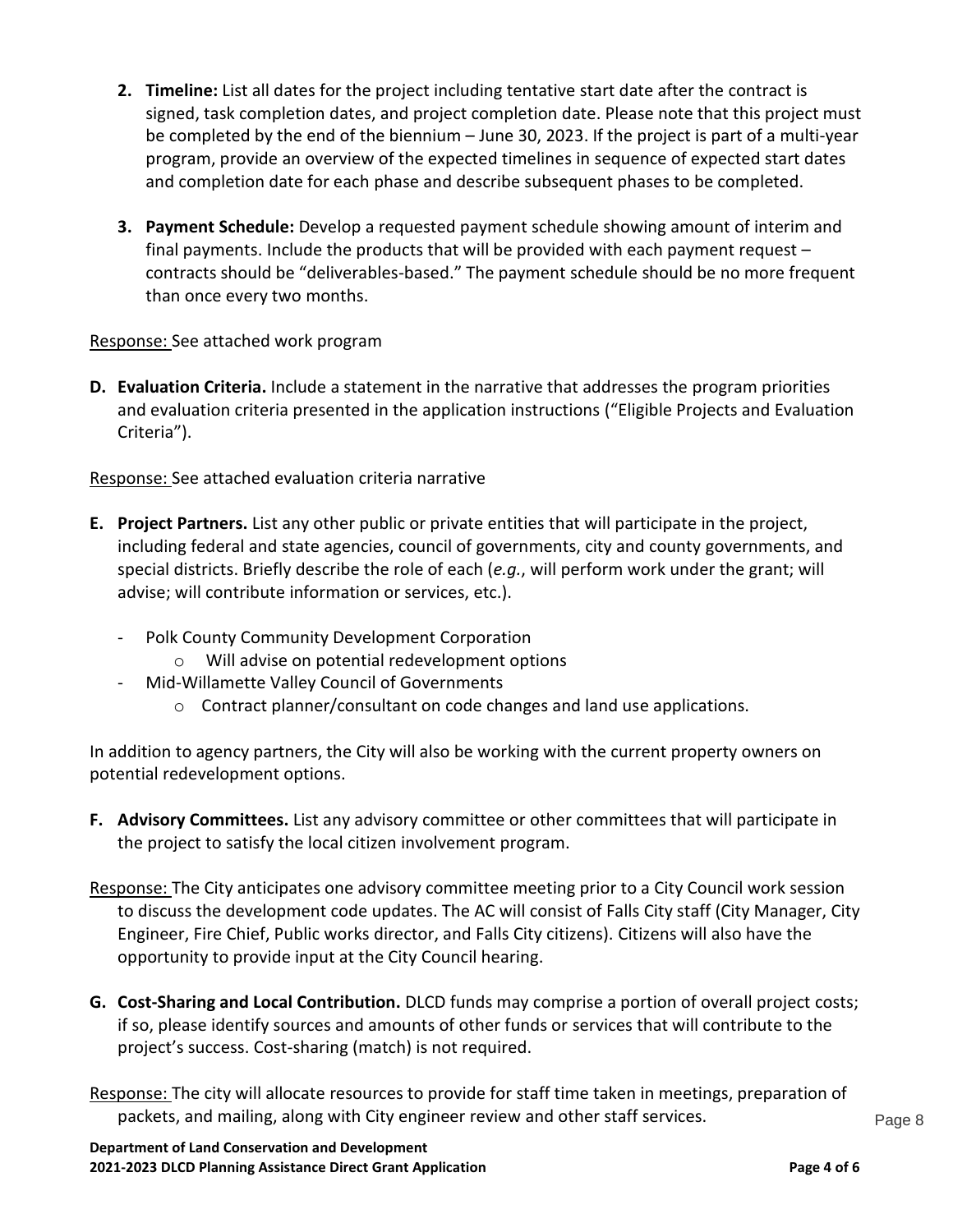**Will a consultant be retained to assist in completing grant products?** Yes  $\boxtimes$  No  $\Box$ **Will you be utilizing this funding to dedicate your own staff resources in completing grant products?** Yes □ No ⊠

# **Local Official Support**

The application *must include a resolution or letter from the governing body* of the city or county demonstrating support for the project. If the applicant is a council of governments on behalf of a city, a letter or resolution from the city council supporting the application must be included. *The application will not be complete if it does not include this item.* The letter of support may be received by DLCD after the application submittal deadline, but it must be received before a grant is awarded.

| <b>Product</b> | <b>Grant Request</b> | <b>Local Contribution</b> |    | <b>Total Budget</b> |
|----------------|----------------------|---------------------------|----|---------------------|
|                | \$<br>270.00         | \$                        | \$ | 270.00              |
| $\mathcal{P}$  | \$<br>1,440.00       | \$                        | \$ | 1,440.00            |
| 3              | \$<br>3,735.00       | \$                        | \$ | 3,735.00            |
| 4              | \$<br>1,980.00       | \$                        | \$ | 1,980.00            |
| 5              | \$                   |                           |    |                     |
| 6              | \$                   |                           |    |                     |
|                | \$                   | \$                        | c  |                     |
| 8              | \$                   |                           |    |                     |
| <b>TOTAL</b>   | \$<br>7,425.00       | \$                        |    | 7,425.00            |

### **Product Request Summary**

Submit your application with all supplemental information to:

Gordon Howard, Community Services Division Manager

E-mail[: DLCD.GFGrant@state.or.us](mailto:DLCD.GFGrant@state.or.us)

*Please note that due to public health concerns, we will not be accepting applications by mail. If your jurisdiction requires special accommodations, please reach out to a Grant Program Contact as soon as possible to make arrangements.*

If you have questions about the Housing Planning program or projects funded by this round of planning assistance, please contact:

Sean Edging, Housing Policy Analyst [sean.edging@state.or.us](mailto:sean.edging@state.or.us) or (971) 375-5362

If you have questions about the Grant Program or application process, please contact:

**Department of Land Conservation and Development 2021-2023 DLCD Planning Assistance Direct Grant Application Page 5 of 6** Angela Williamson, Grants and Periodic Review Administrative Specialist **Page 9** Page 9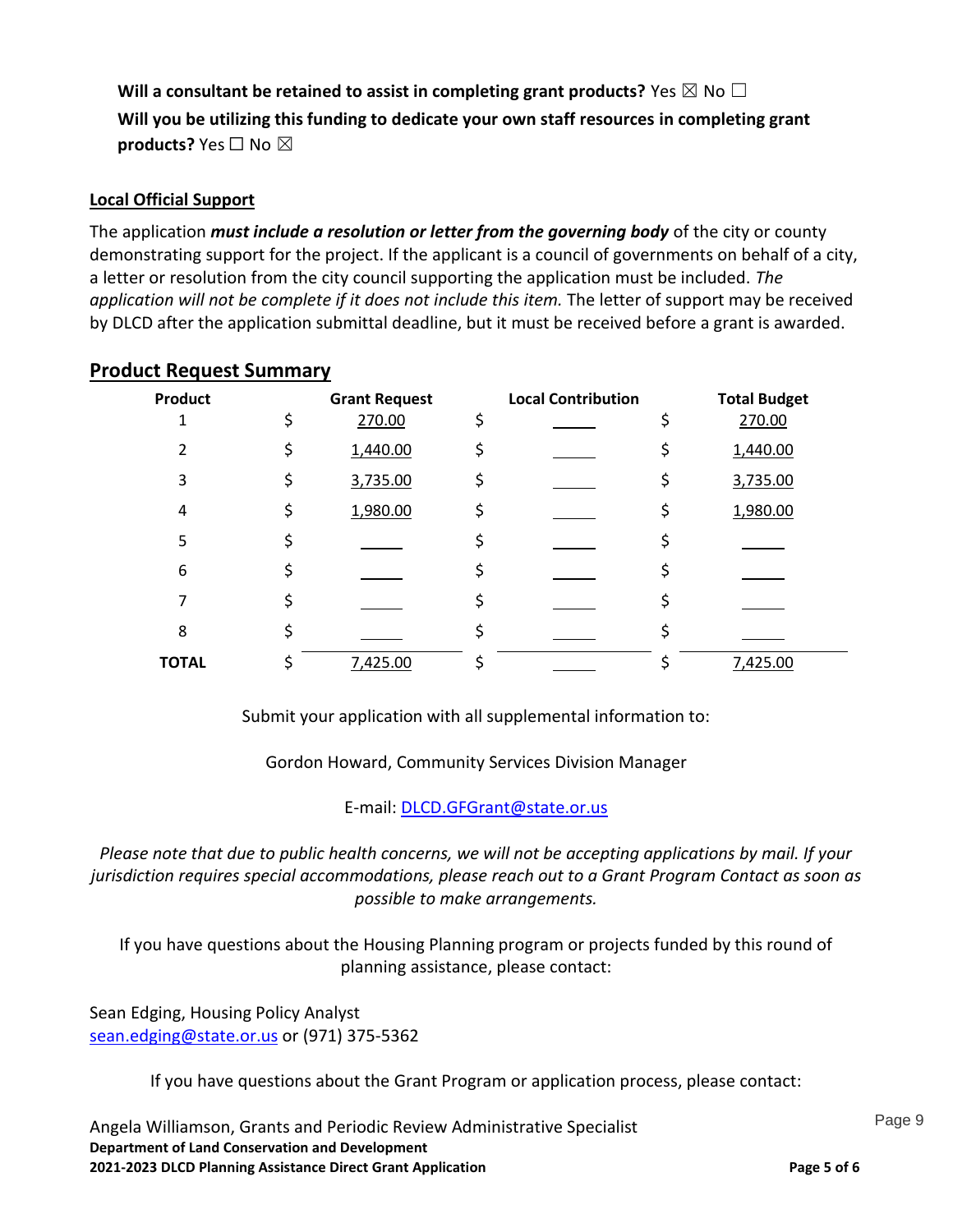# **APPLICATION DEADLINE: June 30, 2021**